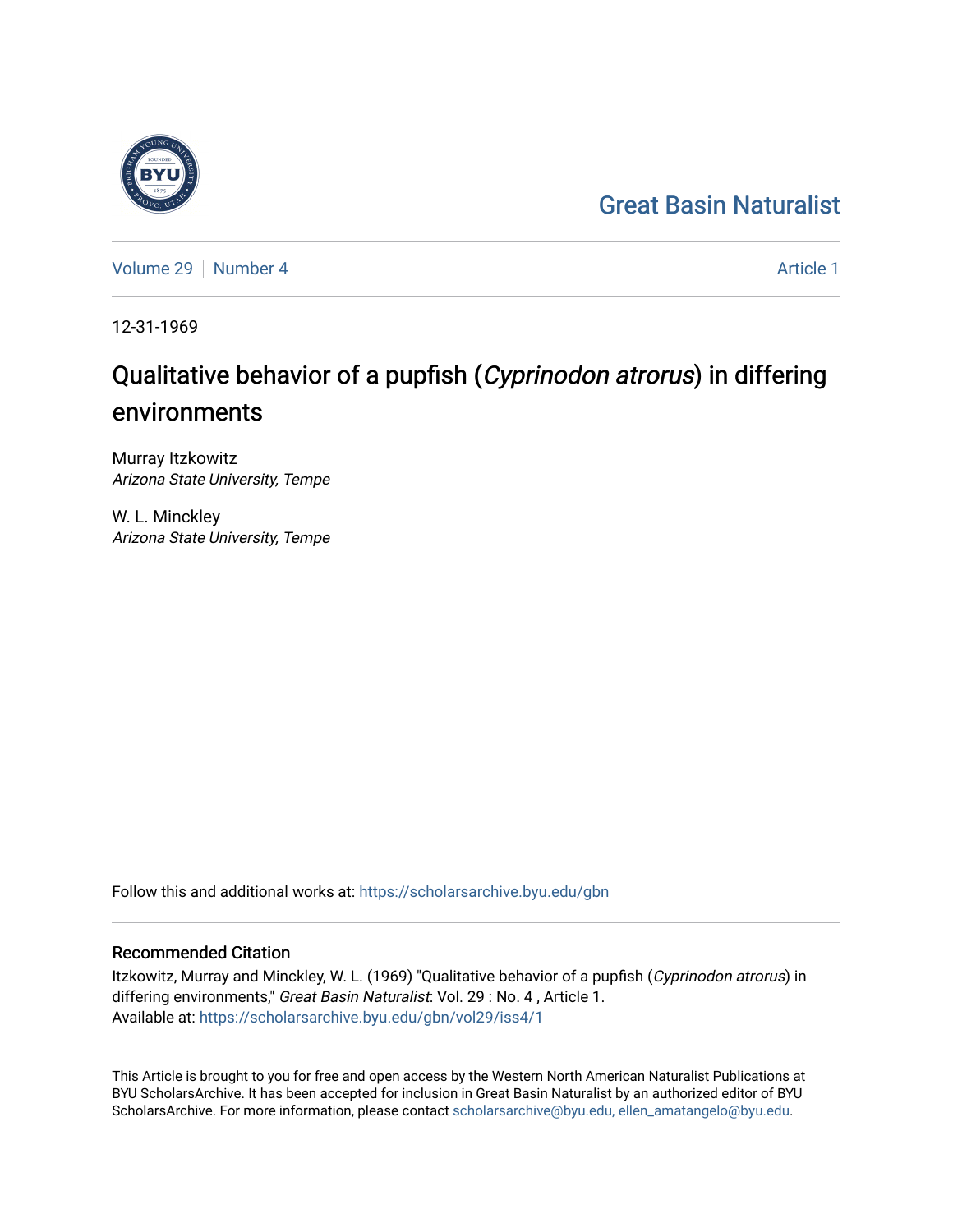# The Great Basin Naturalist

PUBLISHED AT PROVO, UTAH BY BRIGHAM YOUNG UNIVERSITY

VOLUME XXIX December 31, 1969 No. 4

## QUALITATIVE BEHAVIOR OF A PUPFISH (CYPRINODON ATRORUS) IN DIFFERING ENVIRONMENTS

Murray Itzkowitz and W. L. Minckley'

#### **INTRODUCTION**

Fishes have been used extensively by ethologists. and there are many papers that have contributed greatly to. the understanding not only of fish behavior, but of general ethological theory as well (Aronson, 1949; Baerends and Baerends-Van Boon, 1950; Baerends. et al. 1955; Morris. 1958; Barlow, 1961a, et seq.; Nelson. 1964; Liley. 1966; Simpson. 1968; Miller and Hall. 1968; many others). However, since certain, behaviors are modifiable (Hess. 1962; Marler and Hamilton, 1966). it is surprising that there are so few studies that compare a fish's behavior in differing environments. The present report describes qualitative differences in behaviors elicited by a pupfish, Cyprinodon atrorus Miller, in aquaria and in natural and semi-natural habitats.

#### Materials and Methods

Cyprinodon atrorus inhabits saline marshes and lakes on the floor of the Cuatro Ciénegas basin, central Coahuila. northern México (Minckley and Itzkowitz, 1967; Miller, 1968; Minckley, 1969). Such habitats are severely variable, warming and cooling rapidly and subject to radical changes in salinities, dissolved oxygen, and so on (Minckley and Cole, 1968), and support only the most resistant biotic elements. C. atrorus is often the only fish species present at a locality, but another cyprinodontid. Lucania interioris Hubbs and Miller, and two poeciliids. *Gambusia longispinis* Minckley and *G*. *marshi* Minckley and Craddock. are sometimes abundant. Observations on the behavior of C. atrorus have been made at numerous places in nature, most intensively by Minckley and Elena T. Arnold in summer 1968. The activities observed were similar to those observed in a semi-natural pond (described below).

The pupfish used for study all originated from a stock caught in December 1963 from marshes associated with Laguna de San

<sup>&</sup>quot;Department of Zoology, Arizona State University, Tempe 85281 (Itzkowitz's present address)<br>Department of Zoology, University of Maryland, College Park 20740). Research supported in part<br>by N.S.F. Granis GB-2461 and GB-047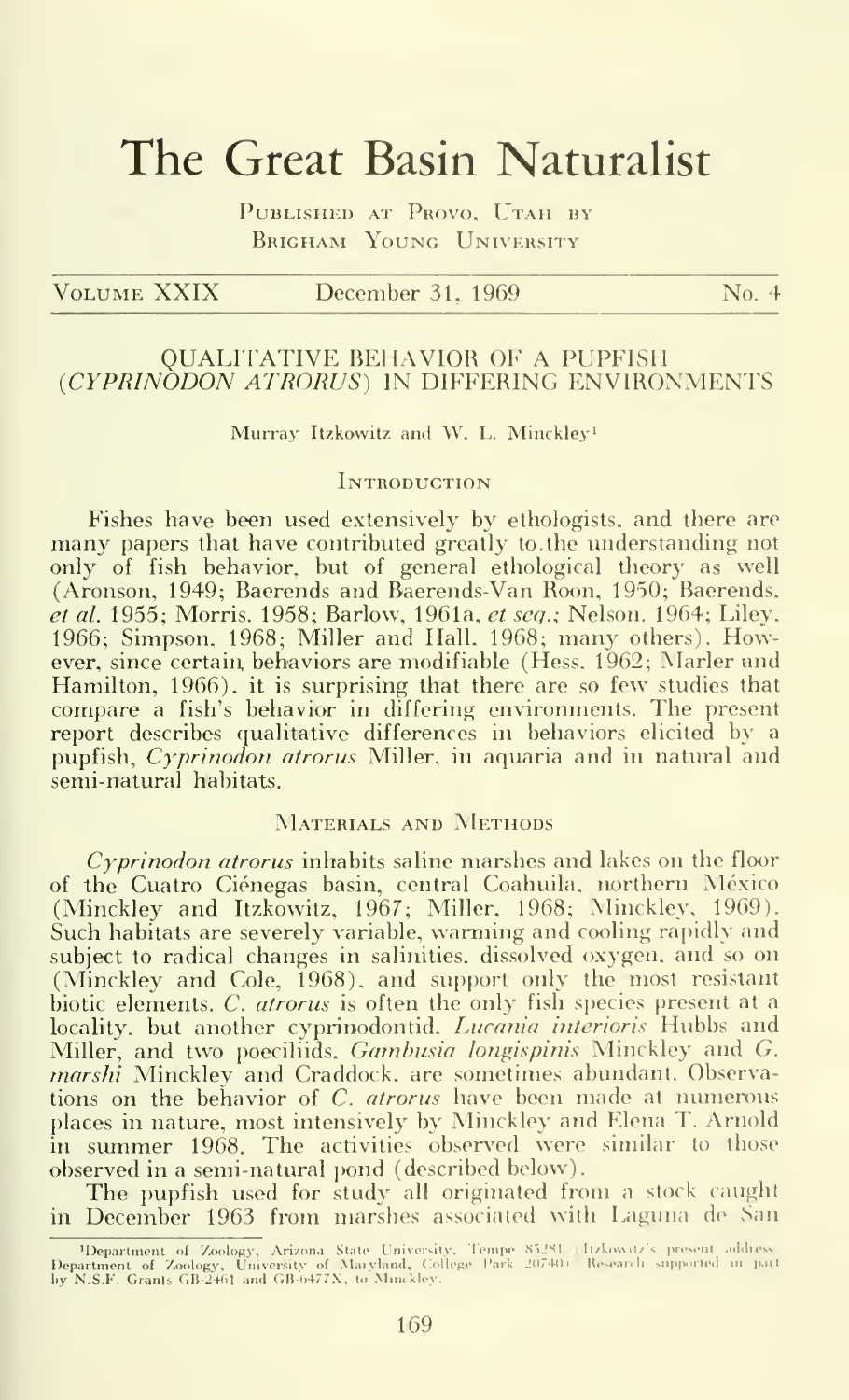Pablo. 13 kilometers south-southeast of the village of Cuatro Ciénegas de Carranza. Coahuila. Mexico. Seventeen individuals were placed in an artificial pool in March 1964, and by August a large, stabilized population had developed. It was studied intensively between 2 February and 30 April 1966. Breeding activities of this pupfish in nature begin in late January, intensify through early  $\tilde{J}$ uly, then decline to continue throughout the summer at <sup>a</sup> lower level. A second period of intense breeding activity often occurs in early autumn. The climate in Tempe. Arizona, is similar to that in the Cuatro Ciénegas area, and the fish also behave similarly. The seminatural pond was isolated from disturbances in a large patio at Arizona State University. It was cement lined, but had a several year accumulation of flocculent calcareous sediment. Considerable shade and organic input occurred from an overhanging mesquite (Prosopis) . and city water continuously passed through the system. Maximum dimensions of the irregularly-shaped pool were  $6$  by 8 meters (m), and maximum depth was about 1.25 m (Fig. 1). Fishes were maintained without supplementary feeding. Observations were from a point about two meters above the water, by nakedeye and through use of binoculars. Other vertebrates in the pond included poeciliid fishes, *Xiphophorus couchianus* (Girard) and Flexipenis vittatus (Hubbs), and a box turtle, Terrapene coahuila Schmidt and Owens. *Xiphophorus* were rare, *Flexipenis* built a large



Fig. 1. Sketch map of the semi-natural pond at Tempe, Arizona, where  $Cyrinodon atrorus$  from the Cuatro Ciénegas basin, Coahuila, México, was studied. Contours are approximate, depths are in cm, and the hatched area is in the position of territories that were specifically observed.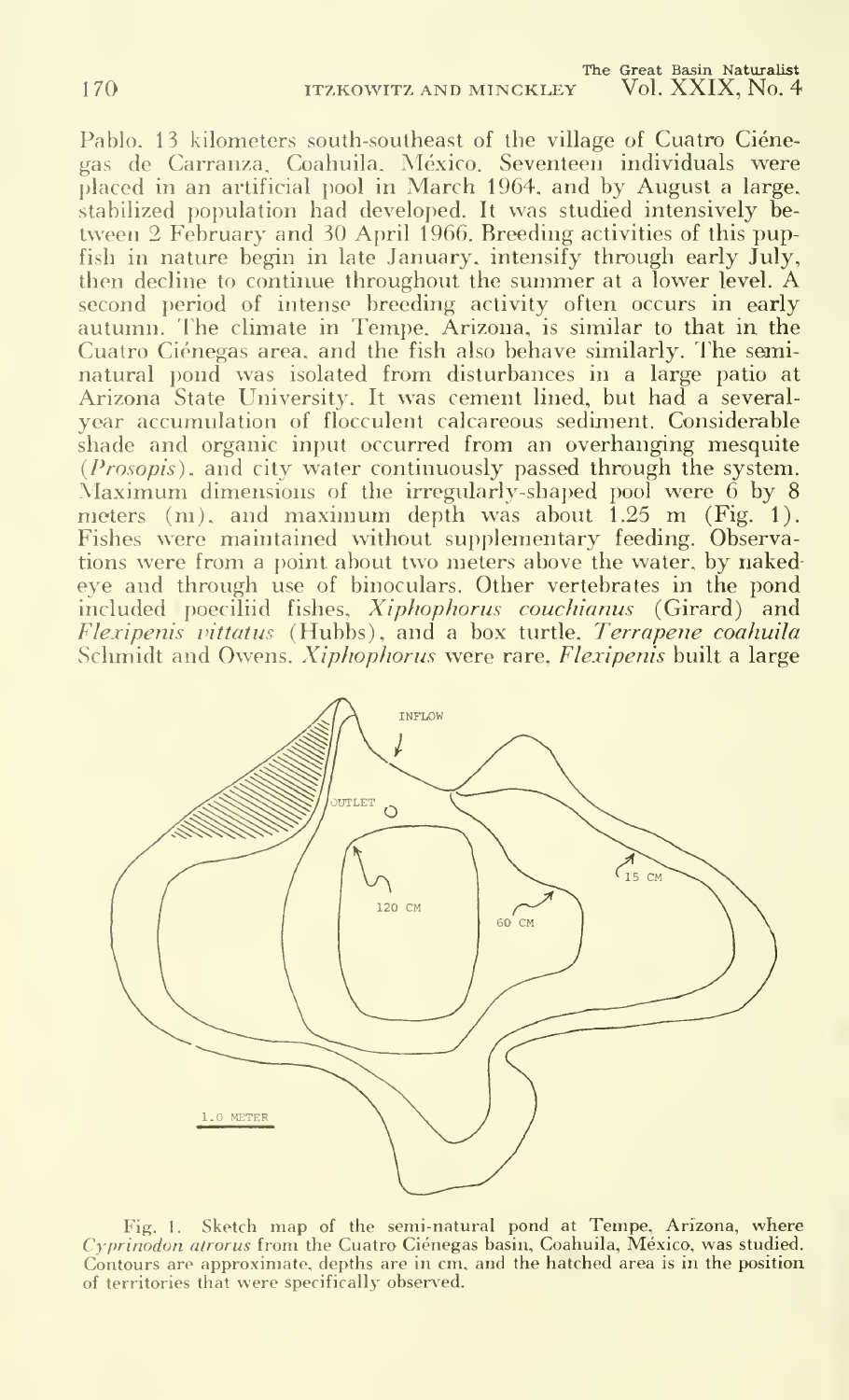population at the last of the study period, and the turtle was secretive during the day.

### MOTOR PATTERNS

A behavioral sequence such as courtship consists of discrete motor elements  $(e.g.,$  muscle contractions) that occur with other such elements to produce synchronized patterns. Categorization is subjective since an observer must interpret the beginning and end of a given pattern, and evaluate variations. Major interpretive problems arise in description of numbers or intensities of components, or in the amount of time required for their completion. For present purposes, motor patterns making up broader behavioral sequences were weighted equally, and attempts were made to describe and evaluate variations. Where possible, names and definitions of patterns follow Barlow  $(1961a)$ , as denoted by quotation marks.

Contacting.<sup>2</sup> As the female moves slowly over the bottom the male stays beside her, and her head is usually just in front of his. Often they are actually touching."

Tilting. —The female swims slowly within 0.5 centimeters (cm) of the bottom and tilts her body downward at an angle of  $30^{\circ}$  to  $45^{\circ}$ . All unpaired fins are spread. Barlow (1961a) considered this the beginning of nipping (see next), but in C. alrorus nipping may be omitted following <sup>a</sup> tilt.

Nipping.—"From the tilted position, the female opens her mouth, presses against the bottom, and normally takes up a mouthful of the substrate. . . Then the body is dropped down against the bottom. When horizontal, the female either immediately spits out the substrate, or swims forward a short distance, stops, and then expels it." We include "halting" as described by Barlow (1961a) as a terminal component of a nip.

Sidling.—"The male swims forward and laterally against the female. The male's dorsal fin is folded or half open. The region supporting the anal fin of the male is thrust against the posterior line of the abdomen of the female. The body of the male is tipped out of the median plane only slightly, or not at all."

S-shaping.—"Seen from above, the body of the pupfish forms a gentle 'S' .... At this time the male and female normally lie side by side on the bottom in parallel S-shapes. The curvature is more pronounced in the male. The head and anal region of the male are directed toward the female, and the anal fin of the male is extended in her direction. The dorsal fin of the male isspread, and sometimes is bent slightly toward the female. In the female the dorsal fin is spread maximally. Moreover, her vent is pressed against the bottom and her caudal fin beats rapidly, but with a very small amplitude."

Wrapping.—During S-shaping the male wraps his anal fin around the anal fin of the female.

Jerking.—"While still S-shaped the head is jerked toward the side opposite that to which it is already directed, thus initiating a wave of contraction which passes down the body reversing the direction of the S-shape. In the female one egg [or more] is extruded by this flexure, and the male presumably emits sperm at this moment."

Slow Rising.—Both the male and female slowly rise from the substrate after <sup>a</sup> wrap. The female then moves away at high speed, and this is almost invariably the termination of spawning by the pair.

Patrolling.—"The male in his territory swims straight ahead in spurts of about 30 to 50 cm with the dorsal, anal, and pectoral fins folded back .... At the end of each spurt the male stops abruptly by throwing the colorful pectoral fins forward together in <sup>a</sup> quick movement that catches the eye. Then the male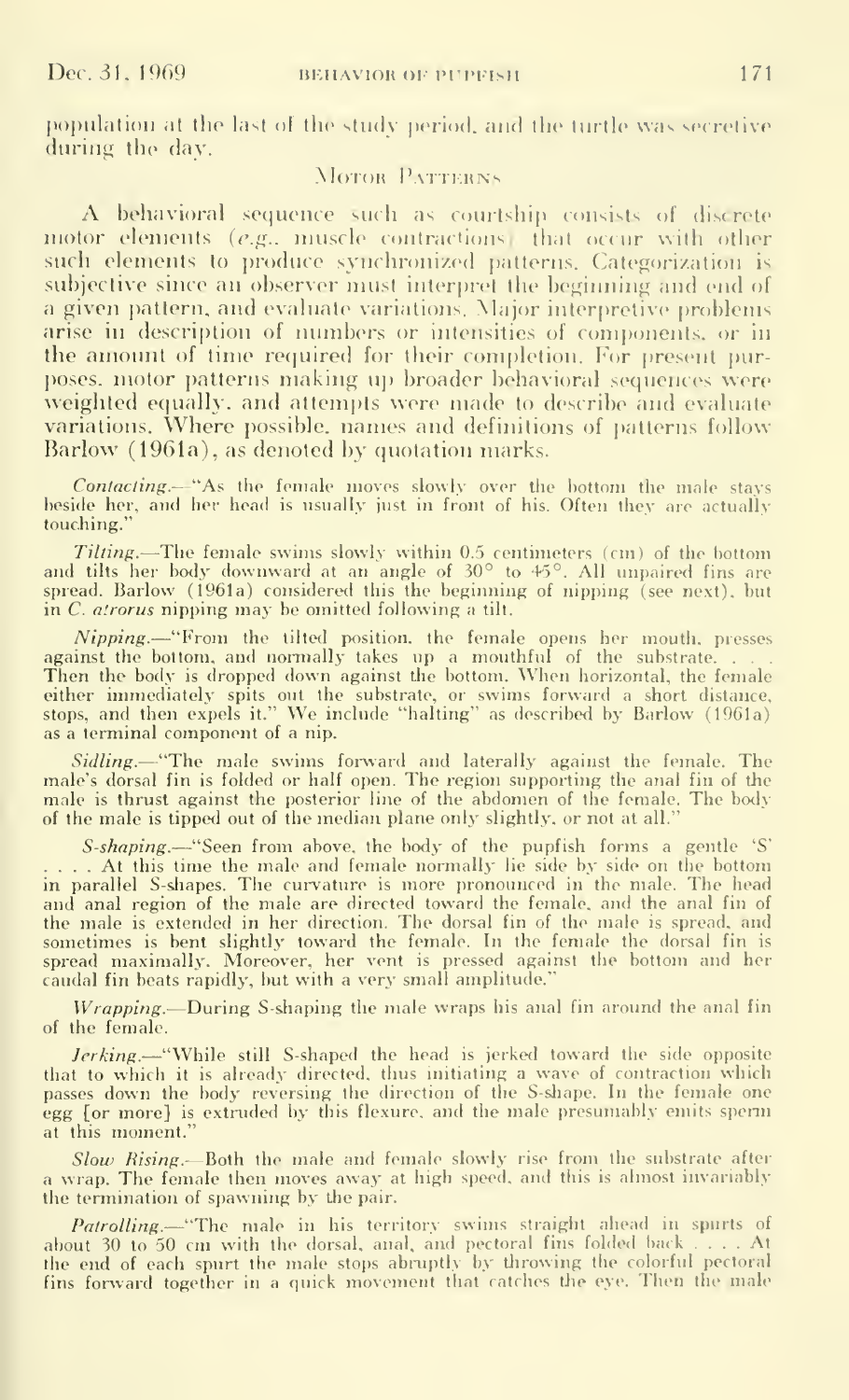stands momentarily with the median fins raised, and the pectoral fins beating alternatly and rapidly. . . . Then he swims off again in a new direction. In this manner the male pupfish continually crisscrosses his territory."

Chasing.—An aggressive fish swims at high speed, often with its mouth open, toward <sup>a</sup> fleeing individual. If opportunity arises an aggressor will bite or butt a fleeing fish.

Lateral Display.—A fish spreads all its fins and presents its flank to another fish. The two fish often simultaneously present <sup>a</sup> lateral display in a parallel position, with bodies held head high and at an angle of 20° to 45° to the substrate.

Tailbeat.—Through use of the caudal fin a fish appears to push water against the side of another fish. Usually <sup>a</sup> lateral display is the beginning movement of a tailbeat; a more complete description was given by Barlow (1961a).

Following.—This pattern appears to have three basic variations that depend on the depth and speed of movement of a female and is subdivided for convenience as follows: 1) below—a female swims at slow to moderate speed with all fins extended. 10 cm or more above the substrate, and the male is either directly 2.5 to 3.0 cm below, or at a similar depth below, but behind, with his dorsal<br>and anal fins half extended to completely depressed; 2) above—similar to<br>"following below" except that the male is above a female, usually when at any depth, and the female usually is swimming faster than when the other two patterns are utilized.

Looping.—There are five definable variations of looping. In all instances a<br>male swims in a circle, semi-circle, or "figure-eight." 1) Below—a female in<br>mid-water or near-surface, and stationary, often has a male directly (described above) then leaves a female to loop in front, then returns (most often on the other side) to continue <sup>a</sup> spawning sequence; and 5) zig-zag—<sup>a</sup> female stationary or moving slowly, with fins spread, is approached from a distance of <sup>10</sup> to <sup>30</sup> cm by <sup>a</sup> male performing continuous semi-circles (a male may also swim away making such movements, and in such instances the female may follow the male). The looping pattern, with many variations, also is used by territorial males in display against intruders.

Nuzzling.—This describes <sup>a</sup> motor pattern in which <sup>a</sup> male touches <sup>a</sup> stationary female with the anterior part of his body. 1) one—A male is below <sup>a</sup> stationary female and moves upward until the head and nape come into contact with, or slightly posterior to her branchiostegal region, then moves slowly back to the anal fin. around the side, and forward to a typical contact; 2) two similar to "nuzzling one" except that a male moves directly to contact position without moving back to the anal fin; and 3) top—<sup>a</sup> male touches his lower head and breast to the dorsum of <sup>a</sup> female's head, then moves laterally and down to contact.

#### Courtship and Spawning in the Artificial Pond and in Nature

The male of *Cyprinodon atrorus* is a highly aggressive, vigorously territorial animal. The bright, irridescent blue body and contrast ing yellow-orange fins, plus bold patrolling within a limited area. must make him conspicuous to other fish, and these features may also serve as a display to attract females that are willing to spawn. A female, when prepared to spawn, moves into <sup>a</sup> male's territory and nips the substrate. If the male is inattentive, the female may nip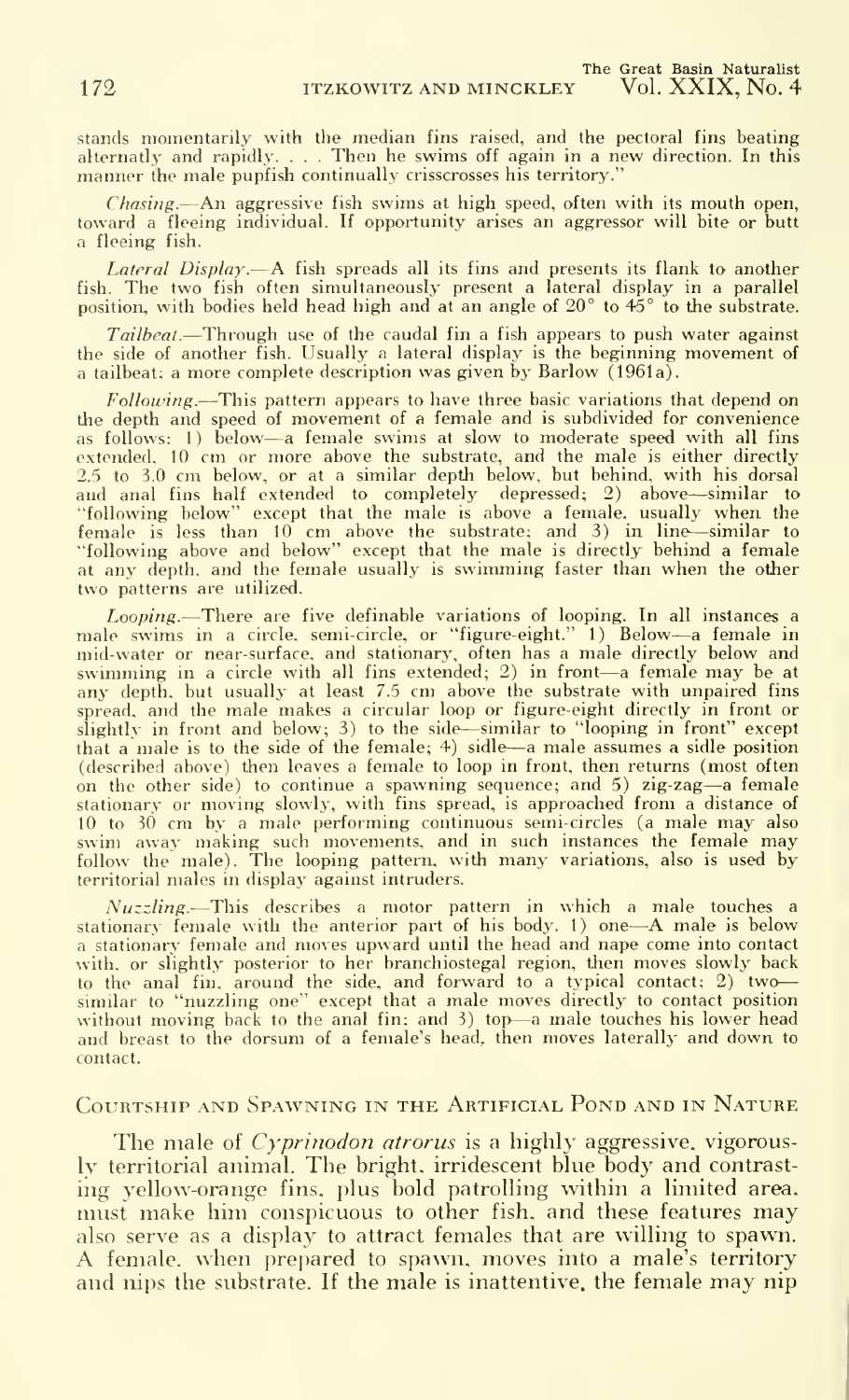several times, until the male approaches. Upon sighting a female, the motor patterns given above were scarcely evident in nature or in the semi-natural pond. The male swam directly toward the female at high speed, as if she were an intruder, or sometimes used a zigzag loop in his approach. Moreover, most males innnediately as sumed a contact position, with no intermediary display. This was followed by a tilt and nip or a lunging nip by the female. The male sidled, both S-shaped, he wrapped, and both fish slowly rose. The female then swam from the territory at high speed, with the male following behind (a pursuit indistinguishable in such instances from <sup>a</sup> charge used when chasing an intruder). In totals of 116 observed spawns in the pond and 50 in nature that ended in <sup>a</sup> slow rise, this repertoire was invariable in sequence (Fig. 2).

One unusual series of observations were made of <sup>a</sup> pair "trapped" in a small area by surrounding clumps of filamentous algae. The male was exceedingly active, looping in front almost continuously then quickly contacting after the female nipped. The water was less than 1.5 cm deep, so <sup>a</sup> slow rise rarely followed <sup>a</sup> spawn. Both lay quietly for a second or so. then the female would dart forward with the male following in line. Algal mats blocked the female's rush, and she stopped after 3 to 5 cm. The male immediately began nuzzling and attempting to contact. This resulted in a nip and another spawn 12 of 33 times in <sup>a</sup> 31 -minute period. The other times the female fled and dove into algae, followed by an active, looping search by the male. The female would re-appear, fanning her ex tended fins "nervously," and would nip or remain stationary. In the latter case she was immediately nuzzled and contacted, and nipped



Fig. 2. Courtship and spawning sequences of Cyprinodon atrorus in natural and semi-natural habitats.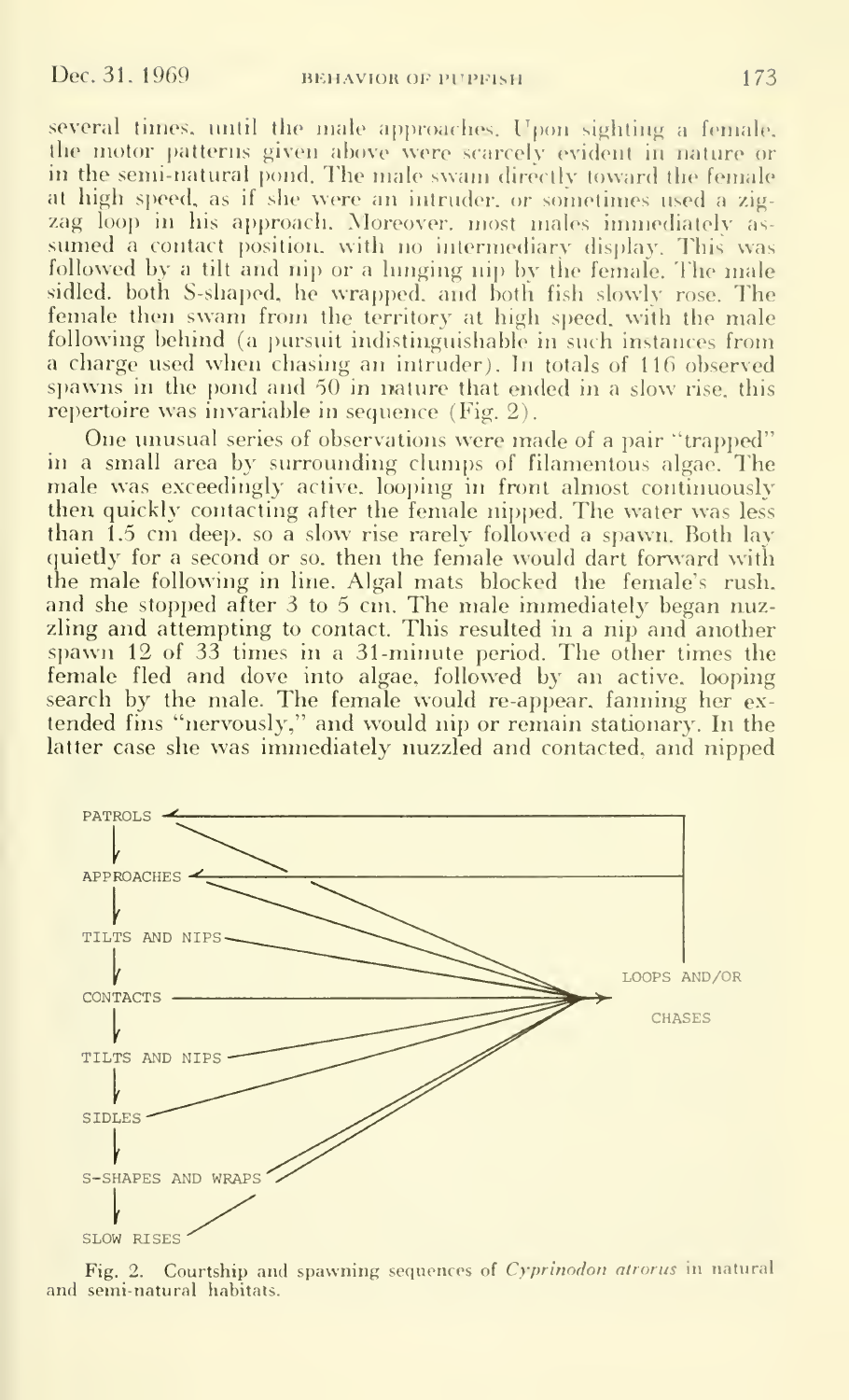and spawned or again fled to hide. No other observations of nuz zling have been made under field conditions, and no such hyperactivity has otherwise been noted in  $C$ . atrorus under natural or semi-natural conditions.

In any stage of a reproductive sequence a male would leave a female to challenge an intruder. In the pond between February and late April about 50 percent of the females that nipped the substrate in a male's territory failed to spawn, and most times this resulted from interruption by other fishes. No quantitative data are available from observations in nature, but disturbances of a similar nature were often seen. While some discrimination by a non-spawning male between homo- and heterospecific interlopers was evident, no such recognition was obvious when <sup>a</sup> male was interrupted during a spawning sequence. Even intruding poeciliids were aggressively driven from the area when <sup>a</sup> defender was spawning, as were young C. atrorus that are oftentimes ignored by defending males. Since looping also occurred when no interlopers were present, or when a male was returning to <sup>a</sup> female after chasing, it may also serve to pacify a "nervous" female or to block her retreat from the spawning area.

The motor patterns of tilting, jerking, following above, and following below were not observed in the pond or in nature.

### Courtship and Spawning in Aquaria

Male and female *Cyprinodon atrorus* were first kept isolated for <sup>a</sup> number of days in separate. 28-liter tanks (35 by 26 by 22 cm), then <sup>a</sup> male was introduced into <sup>a</sup> female's tank. Upon introduction, <sup>a</sup> male always initially sank to the bottom, or moved into <sup>a</sup> position along a wall. The female also would sink to the substate, with all fins extended. The female initiated activity, swimming to the male and tilting and/or nipping the substrate nearby. If a male was inattentive a female would "mildly" butt or bite at his body. Males sometimes responded to such aggression with tailbeat. and if this occurred the female always retreated. When <sup>a</sup> nip occurred the male usually swam directly to <sup>a</sup> contact position. Typical behavior consisted of <sup>a</sup> variable period of contact, followed by a sequentially-inconsistent assemblage of motor patterns on the part of the male that eventually terminated in <sup>a</sup> spawn (Fig. 3). On the average, in 668 observed spawns, a sequence of contact $\rightarrow$  tilt and/or nip $\rightarrow$  S-shape $\rightarrow$ wrap  $\rightarrow$  jerk or slow rise predominated (Fig. 4).

Females under conditions of aquarium isolation often remained receptive to a male after the initial spawn. Females with high sexual tendencies spawned immediately after the pair was placed together, then began swimming slowly through the tank, conveniently accessible to the male. This is not the case in nature since a female immediately leaves the male's territory after the spawn is consummated. The presence and "receptivity" of a female stimulated hyperactive sexual behavior on the part of a male, such as nuzzling, looping, and following. These displays had little if any sequential cor-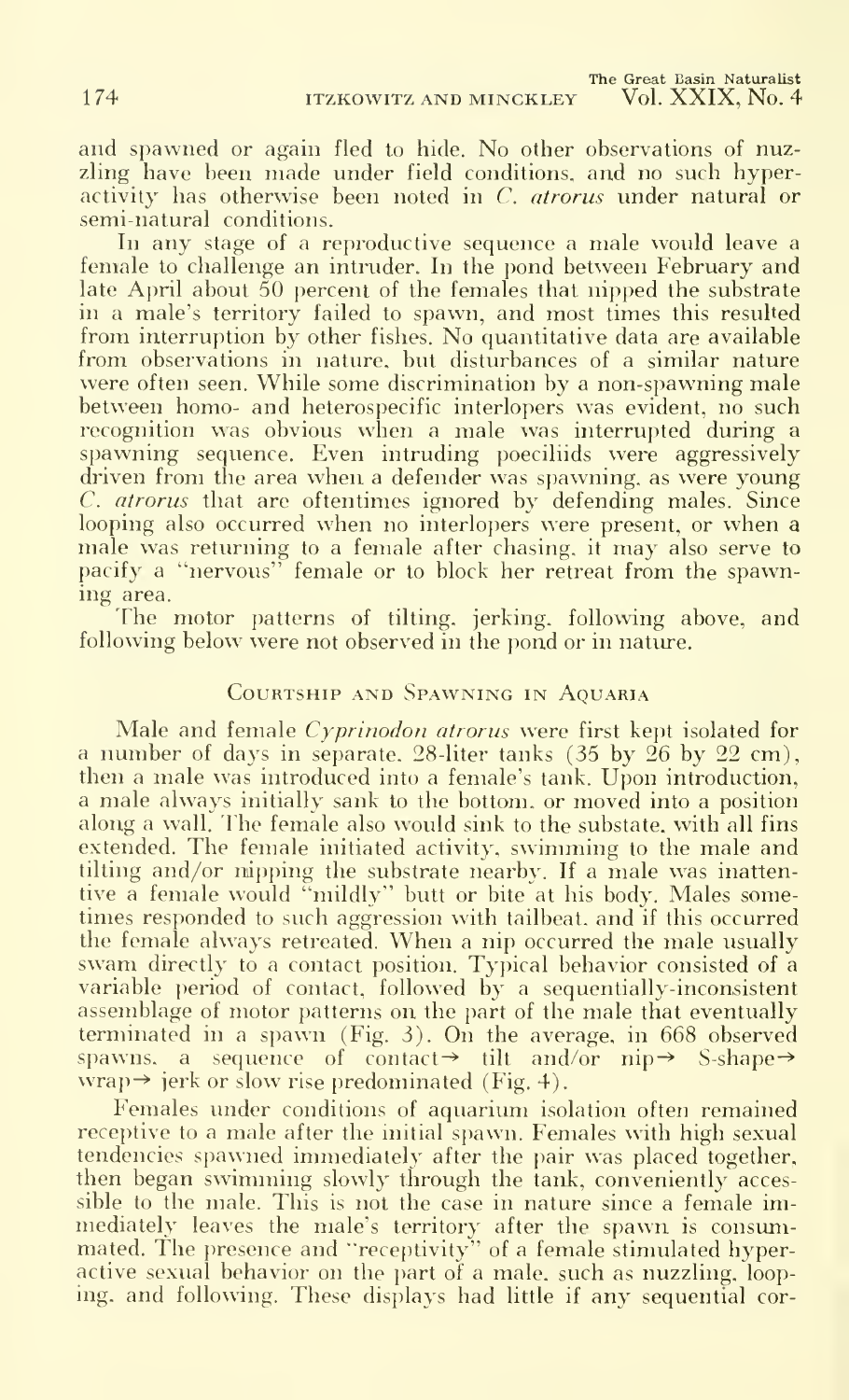

Fig. 3. Relationships of courtship and spawning motors patterns of Cyprinodon atrorus in laboratory aquaria.

relation to one another or to other patterns (contacting, nipping.  $etc.$ ) of a more terminal spawning sequence. However.  $41$  percent of the courtship patterns (whatever they were) led directly to a second spawn. The behavior, notwithstanding its variations, must therefore have succeeded in stimulating the female to continue re productive activities. When <sup>a</sup> female was not initially prepared to spawn, a similar series of random patterns was produced by a male. However, it was rare for a male to induce an initially unresponsive female to spawn.

The male C. atrorus, when territorial, is always receptive to a female, and the female controls spawning by presenting herself within a territory and performing the niping pattern. The female apparently requires little stimulation by a male (excepting, perhaps, a short period of contacting, or some visual stimulation from male defensive activities) when she is prepared to spawn. Random use of courtship motor patterns appears to function in stimulation of a female to continue the spawning activities, rather than as an initiator. Rigid courtship sequences require reciprocal stimulation, and randomness of behavior of male C, atrorus may result from a lack of cues from the female.

### TERRITORIALITY IN THE SEMI-NATURAL POND AND IN NATURE.

Males of Cyprinodon atrorus begin to establish territories in late January, and remain aggressive throughout the breeding season with the intensity of behavior varying with intensities of reproductive activities in the given habitat. Males began sporadic aggressive ac-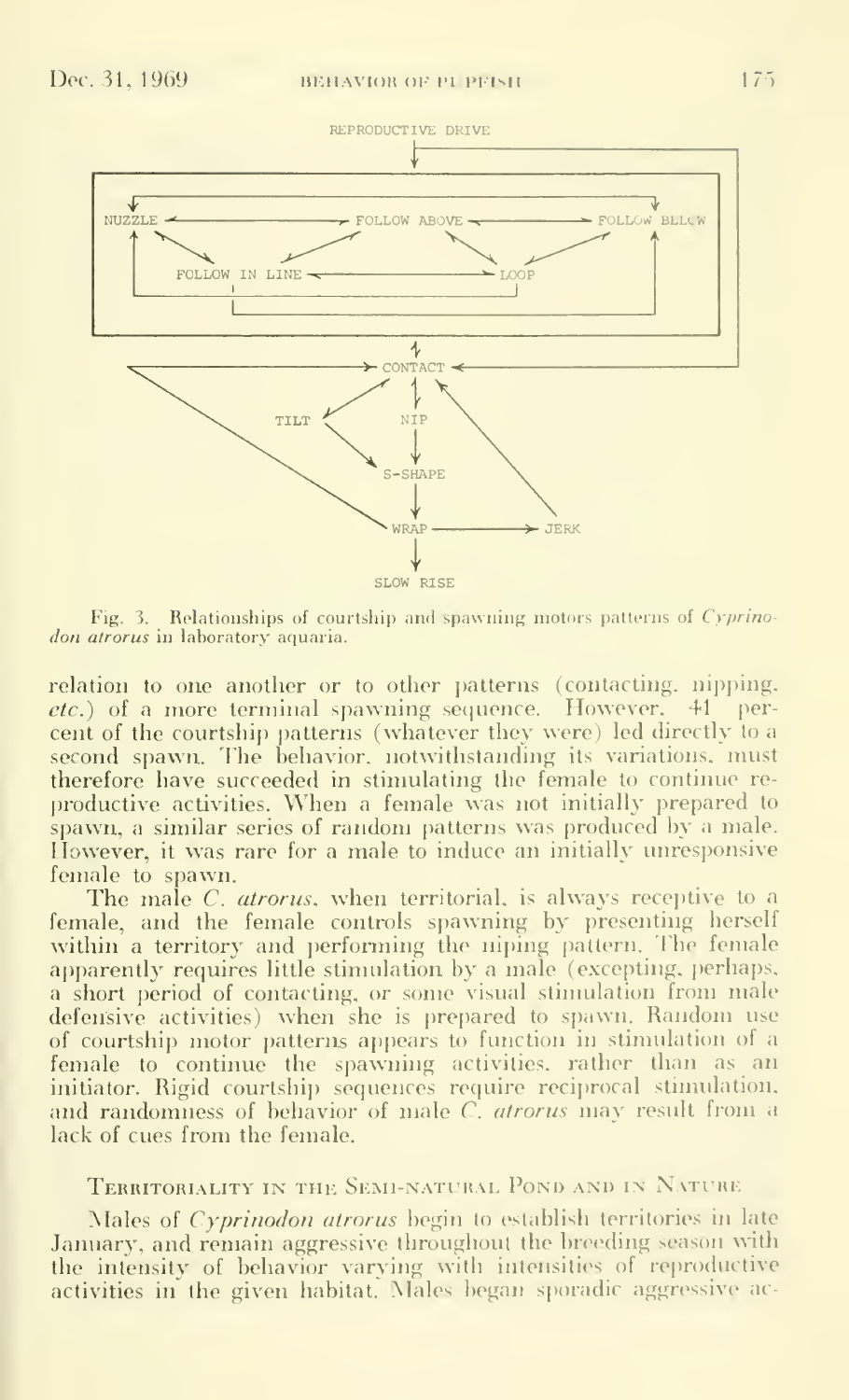

Fig. 4. Quantitative relations among a motor pattern and those patterns observed to follow it in *Cyprinodon atrorus* under laboratory aquarium conditions, based on 668 observed spawnings.

tions in February in the artificial pond. Fights were not confined to a particular area, and usually consisted of short charges with little or no contacting. Some fighting was associated with feeding pits during this period, an activity continued almost throughout the year by nonreproductive males, females, and juveniles (Minckley and Arnold, 1969). Pit-building and defense is unrelated to reproductive activities in C, atrorus, although it may have significance in the sexual behaviors of some other pupfish species (E. T. Arnold. pers. comm.).

In mid-February, several males established temporary areas in shallows of the semi-natural pond, but these were not defended for more than a few hours. They were 15 to 25 cm in diameter in water not more than 5 cm deep. Boundaries were ill-defined and frequently changed more than five cm in a few minutes. Border fights between neighboring fish rarely occurred since territories were widely dispersed and usually isolated. Permanent territories were formed by late mid-February, and three, well-defined, adjacent ones were selected for intensive observations. These were situated in a cove that sloped gently to a maximum depth of eight cm. On the pondward side was an abrupt slope leading to water more than 30 cm deep. The territories were at depths between 2 and 8 cm (Fig. 1). and occupied all available shallow water. The largest included about 2,100 square centimeters  $\text{(cm)}$  and the smallest was 1.050 cm<sup>2</sup> in size. The range in estimated sizes for territories in nature is 3,200 to  $875$  cm<sup>2</sup> (23 estimates), with a mean of about 1,950 cm<sup>2</sup>. Shapes of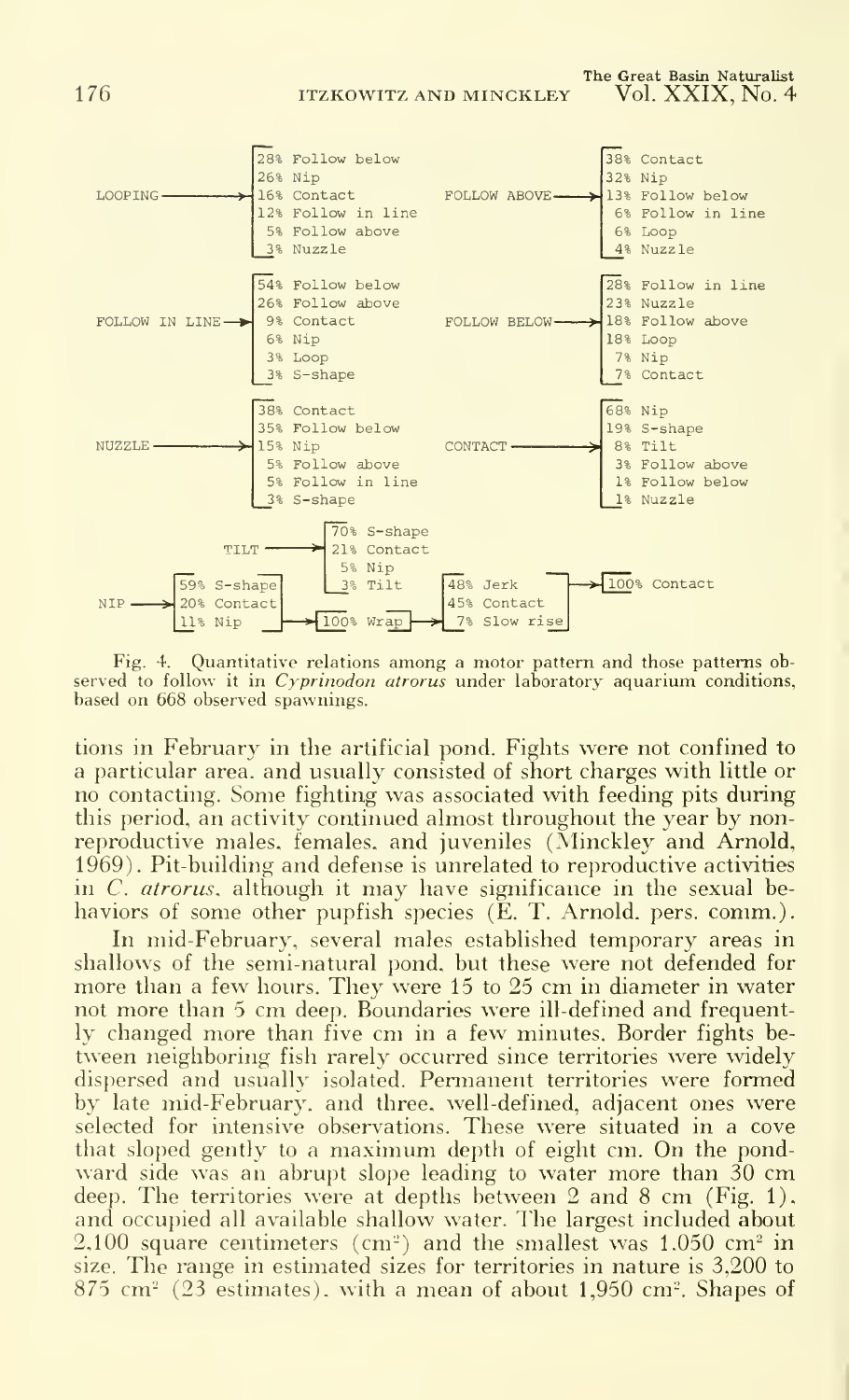territories ranged from round in open, sparsely populated areas, to elongate and highly variable where heterogeneity of habitat, or the presence of other males, influenced the boundaries. The three males in the pond vigorously defended their respective areas until mid-March. Others then began to form peripheral territories, and wedges defended by new males were progressively forced into and between the three original ones. The three defended areas were markedly compressed to about half their original sizes, and within a week the fish had been displaced and disappeared.

Territorial defense by C. atrorus consists of numerous lateral displays, infrequent tailbeats against peripheral males, and charges against non-territorial males and sometimes females and juveniles. Actual contacts and severe fighting occur when territorial boundaries of "matched" males (in size and coloration) are closely appressed, especially when the border meets in relatively deep water ( $>5$  cm). Under such conditions the males present sustained lateral display. tailbeat. and biting, the last generally in the vicinity of the anal fin and flanks. Contact fighting, although rare, usually begins near the surface, and the two males spin about each other as they gradually move toward the bottom. Fights are sustained for as long as 30 seconds, and a small cloud of sediment often obscures the terminal phases of such conflict. Tinbergen (1953). Carranza and Winn (1954), and Miller (1964) have noted that the ferocity of attack by a defending male of fishes they studied (Gasterosteus aculeatus Linnaeus. Fundulus notatus [Rafinesque]. and Trichogaster trichopterus [Pallas], respectively) increased as the interloper more closely approached the territorial mid-point. However, this type of dif ferential aggression did not obviously occur in C. atrorus. The defending male appeared to attack all intruders (excepting young and reproductively-oriented females) with equal aggressiveness, regardless of their distance from the center of this area.

#### TERRITORIALITY IN AQUARIA

Results from a number of experiments with Cyprinodon atrorus in aquaria are similar, and only one is described here. A bare, sandbottomed. 160-liter tank was used to attempt to duplicate the territorial sequences observed under field conditions. Seven adults of generally equal size, 3 males and 4 females, were placed in the tank, and they immediately formed a tightly-knit, stationary cluster (a "pyramid") near the substrate. They remained in that position for several minutes, then began exploratory swimming. When disturbed they immediately returned to <sup>a</sup> pyramid cluster. By the second day the fish began to seek individual refuge when disturbed. There was sporadic aggression, not limited to any particular area. On the third day one male defended <sup>a</sup> small area near the substrate for a short time. At the end of the first week, one male rigorously defended the entire bottom of the tank, from the substrate to about eight cm above, making frequent forays against fish positioned at higher levels. When attacked, other fish fled without defensive display. At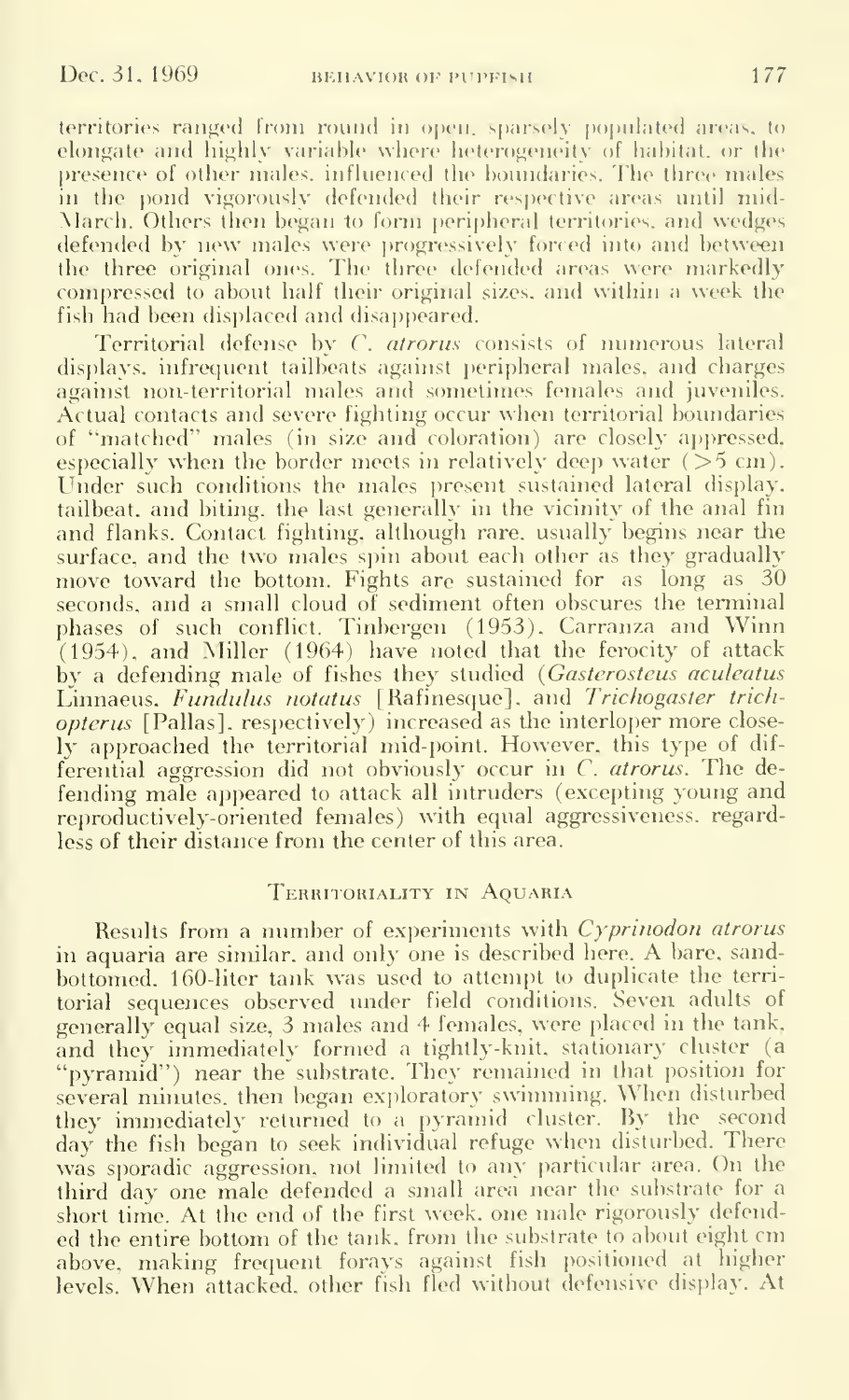the end of the second week another male began to defend a 10- by 38-cni area at one end of the tank, positioned about <sup>8</sup> cm above the bottom and extending to the surface. This was defended against all but the male who continued to patrol the substrate. The third male did not establish an area, and was intimidated by both other males. There was continual, mild, aggressive activity among the females, and they often attacked the subservient male. None of the female attacks was prolonged, but consisted merely of a short charge terminating in a butt or bite. The hierarchy in males was maintained for <sup>a</sup> month, when the experiment was terminated. These results are similar to those obtained by Barlow  $(1961a)$  for Cyprinodon macularius Baird and Girard, and have bee nduplicated in our laboratory using <sup>a</sup> number of other pupfishes.

### DISCUSSION AND CONCLUSIONS

The study of behavior of fishes in the wild is exceedingly diffi cult, and the abundance of variables existing under field conditions makes it simple to overlook significant factors and to arrive at spurious conclusions. In the laboratory, new factors are introduced by creation of "standard conditions," and data acquired from fish in aquaria may be equally misleading.

Behavior of *Cyprinodon atrorus* in natural and semi-natural habitats lacked many components that were commonly present under aquarium conditions. Nuzzling, for example, generally occurred only when <sup>a</sup> stationary female was 10 or more cm above the substrate, and when she remained for some period of time in <sup>a</sup> male's territory. Since all territories in nature or in the pond were in water shallower than eight cm (and usually less than five cm), physical limitations precluded performance of the pattern. The absence of following (especially above and below) under field conditions may also be attributable to insufficient depths. In addition, females in the pond did not remain in the territory after <sup>a</sup> spawn, but moved away at high speed so that little time was allowed for the male to perform complex display patterns (with the notable exception discussed on page 00).

The lack of records of the jerk motor pattern in nature and in the pond is confusing. Barlow (1961a) implied that this was correlated with passage of gametes; since young were abundantly produced in the semi-natural pond, a jerk is obviously not essential for successful reproduction. The jerk motor pattern in aquaria always led to a continuance of spawning (Fig. 3). and only a slow rise resulted in its termination. However, on the one occasion when repeated spawning by <sup>a</sup> pair of fish was observed under field conditions (p.  $(00)$ , the female did not jerk, and repeatedly utilized a slow rise (or a period of quiescence in shallow water) after spawning.

Tilting is difficult to observe from above, and may be physically impossible for <sup>a</sup> female in shallow water, and these factors may explain its almost-complete absence from the behavioral repertoire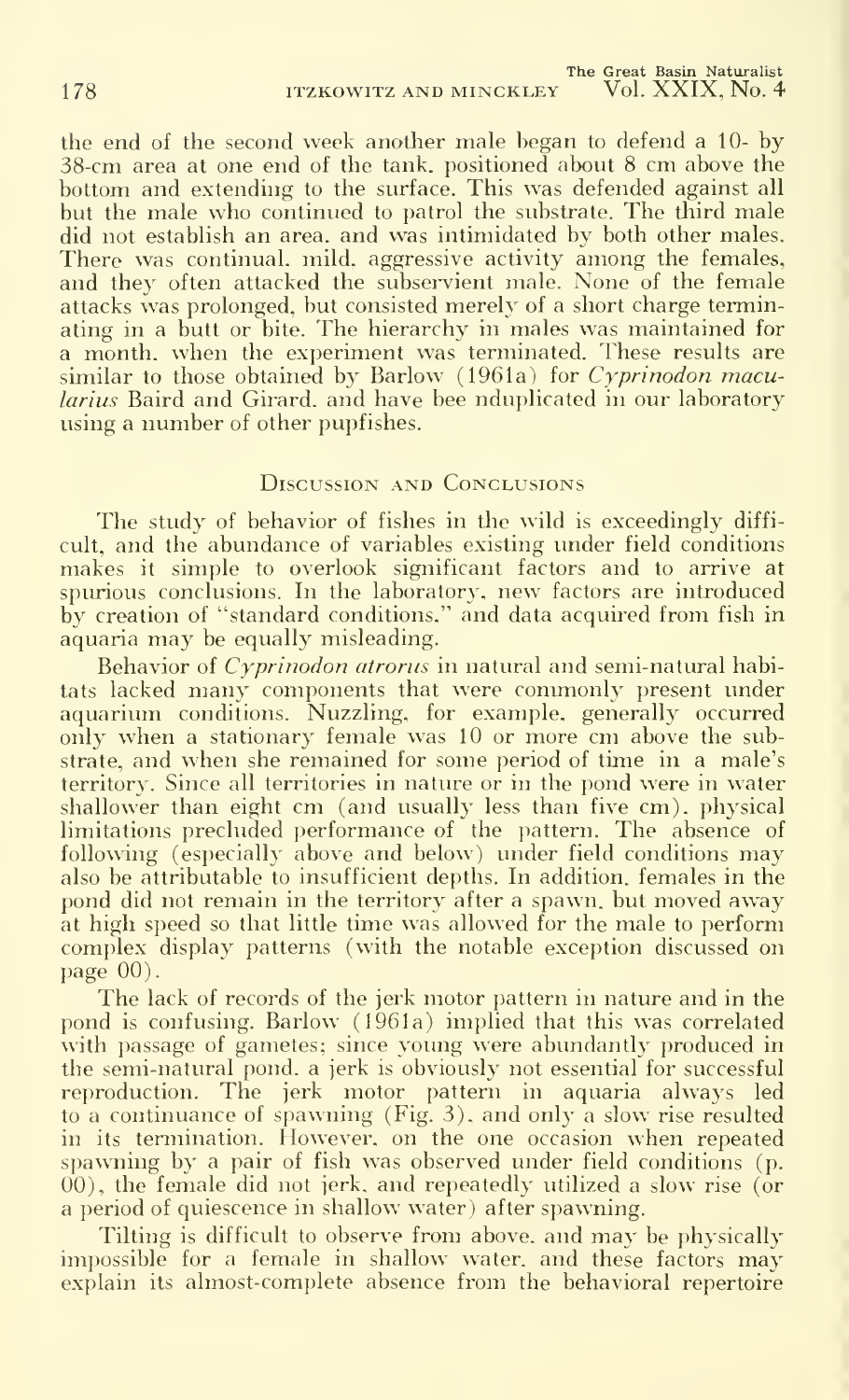in the pond. Highly motivated females in aquaria always tilted, but often omitted a nip in their pre-spawning movements.

The abbreviated. "to-the-point" spawning sequence under natural conditions. highly stereotyped and almost invariable, may be a result of the over-riding territorially of the male  $C$ , atrorus. A male will curtail spawning at any point to chase an intruder in his territory. When <sup>a</sup> pair is placed in <sup>a</sup> habitat devoid of other fishes the barraging effect of stimuli from interlopers is removed and the pair may receive and react to other facets of their immediate surroundings. Sexuality becomes the only broad stimulus, and subtleties of activities on the part of each fish create a diversity of reactions in each. Variability in their behavioral repertoires, such as occurs in aquaria with the appearance of several courtship patterns, may then ensue. This is supported somewhat by the diverse behavior exhibited by the pair of fish isolated under semi-natural conditions by algal mats (p. 00).

Development of territorial behavior in the laboratory is very similar to that occurring under field conditions. Sporadic fighting precedes acquisition of temporary territories, and fixed territories remain relatively permanent. The artificial confinement in <sup>a</sup> tank allows (or forces) development of a hierarchy. If these occur in nature they are highly complex and localized. Males unable to hold or establish territories in nature remain in deep water and avoid contact with aggressive individuals, and smaller males sometimes defend stones or vertical banks in peripheral areas. These kinds of behavior correspond generally to the activities of the non-dominant males in aquarium situations.

#### LITERATURE CITED

Aronson, L. R. 1949. An analysis of reproductive behavior of the mouthbreeding cichlid fish, *Tilapia macrocephala* (Bleeker). Zoologica 34: 133-157.<br>Baerends. G. P., and J. M. Baerends-Van Roon. 1950. An introduction to the study of the ethology of cichlid fishes. Behav. Suppl. 1, 242 pp.

- BAERENDS, G. P., R. BROUWER, and H. Tj. WATERBOLK. 1955. Ethological studies on *Lebistes reticulatus* (Peters): 1. An analysis of the male courtship
- pattern. Behaviour 8: 249-334.<br>Barlow, G. W. 1961a. Social behavior of the desert pupfish. *Cyprinodon* macularius, in the field and in the aquarium. Amer. Midi. Nat. 65: 339-358.
	- . 1961b. Ethology of the Asian teleost, Badis badis. 1. Locomotion, maintenance, aggregation and fright. Trans. 111. State Acad. Sci. 54: 175-188.
	- . 1962a. Ibid. 3. Aggressive behavior. Z. Tierpsychol. 19: 29-55.
	- . 1962b. Ibid. 4. Sexual behavior. Copeia 1962: 346-360.
- 1963. Ibid. 2. Motivation and signal value of the colour patterns. Anim. Behav. 11: 97-105.
- Carranza, J., and H. E. Winn. 1954. Reproductive behavior of the blackstripe topminnow (Fundulus notatus). Copeia 1954: 273-278.
- HESS, E. H. 1952. Temperature as a regulator of the attack-response of Betta splendens. Z. Tierpsychol. 9: 379-382.
- 
- LILEY, N. R. 1966. Ethological isolating mechanisms in four sympatric species<br>of poeciliid fishes. Behav. Suppl. 13, 197 pp.<br>MARLER, P. R., and W. J. HAMILTON. 1966. Mechanisms of Animal Behaviour. John Wiley and Sons, New
- Miller, R. J. 1964. Studies on the social behavior of the blue gourami.<br>*Trichogaster trichopterus* (Pisces, Belontiidae). Copeia 1964: 469-496.